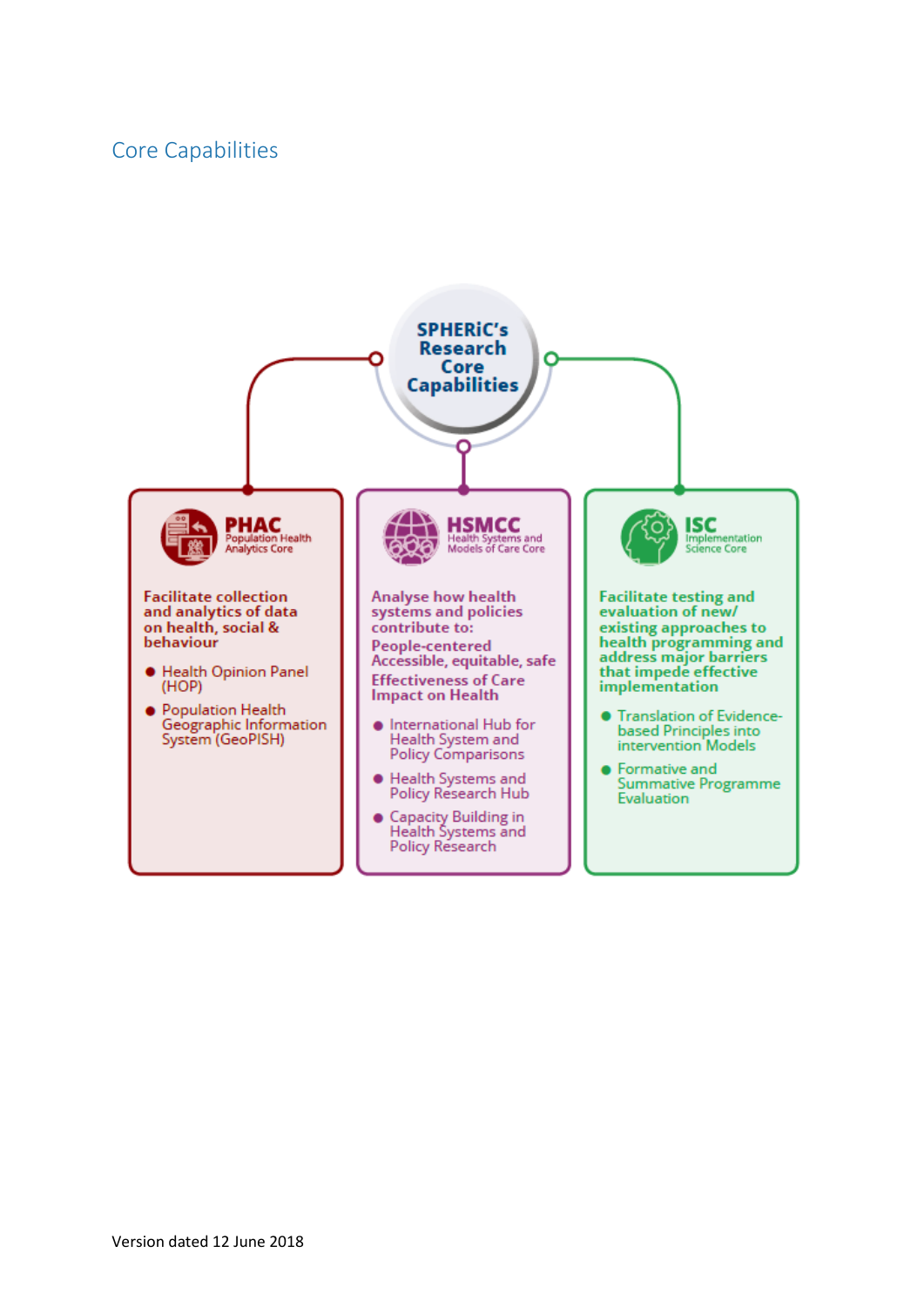

# Introduction

The PHAC will house capability to poll a ready, online panel to obtain pertinent health, social and behavioural information, perform and visualize population level analytics layered with determinants of health, as well as develop applications for collection of data for population health analytics. The two resources available within this core, combined with the advanced analytics skills of this core will nurture, and facilitate quantitative research in population health both in the western region and across Singapore.

# **Objectives**

**Capabilities** 

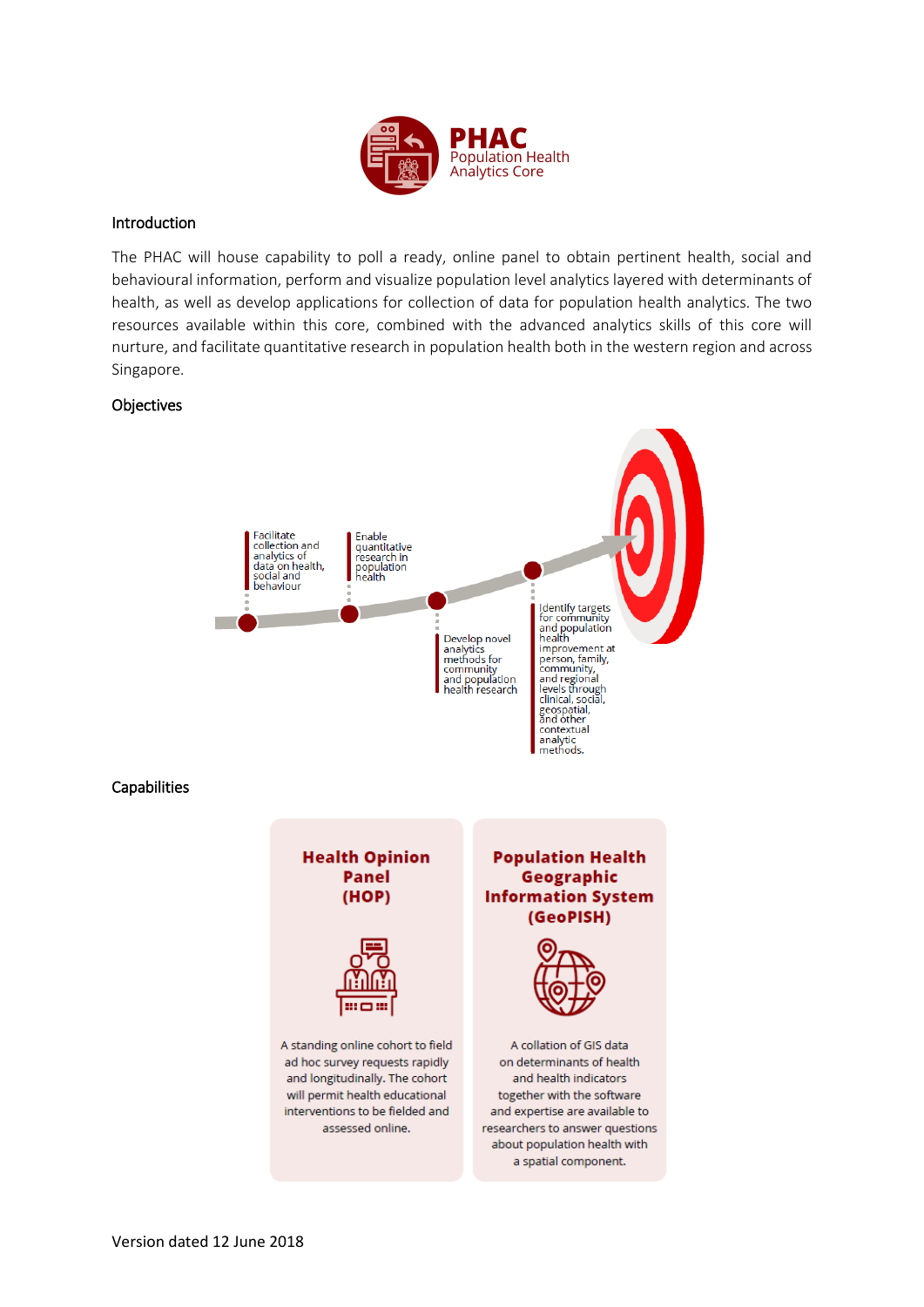

## Introduction

The central aim of the Health Systems and New Models of Care Core (HSMCC) is to build a strong and robust evidence base through research and capacity-building initiatives to create health systems that are more resilient, people-centred, and innovative for improved health outcomes. The HSMC Core will facilitate better understanding of how health systems and health policies affect access, delivery and effectiveness of care and its impact on health, current care models and their gaps, and the development of new care models. This core will also contribute towards developing local expertise in health systems and policy research, and generate innovative and effective solutions to enhance health systems through cross-national comparative research.

### **Objectives**